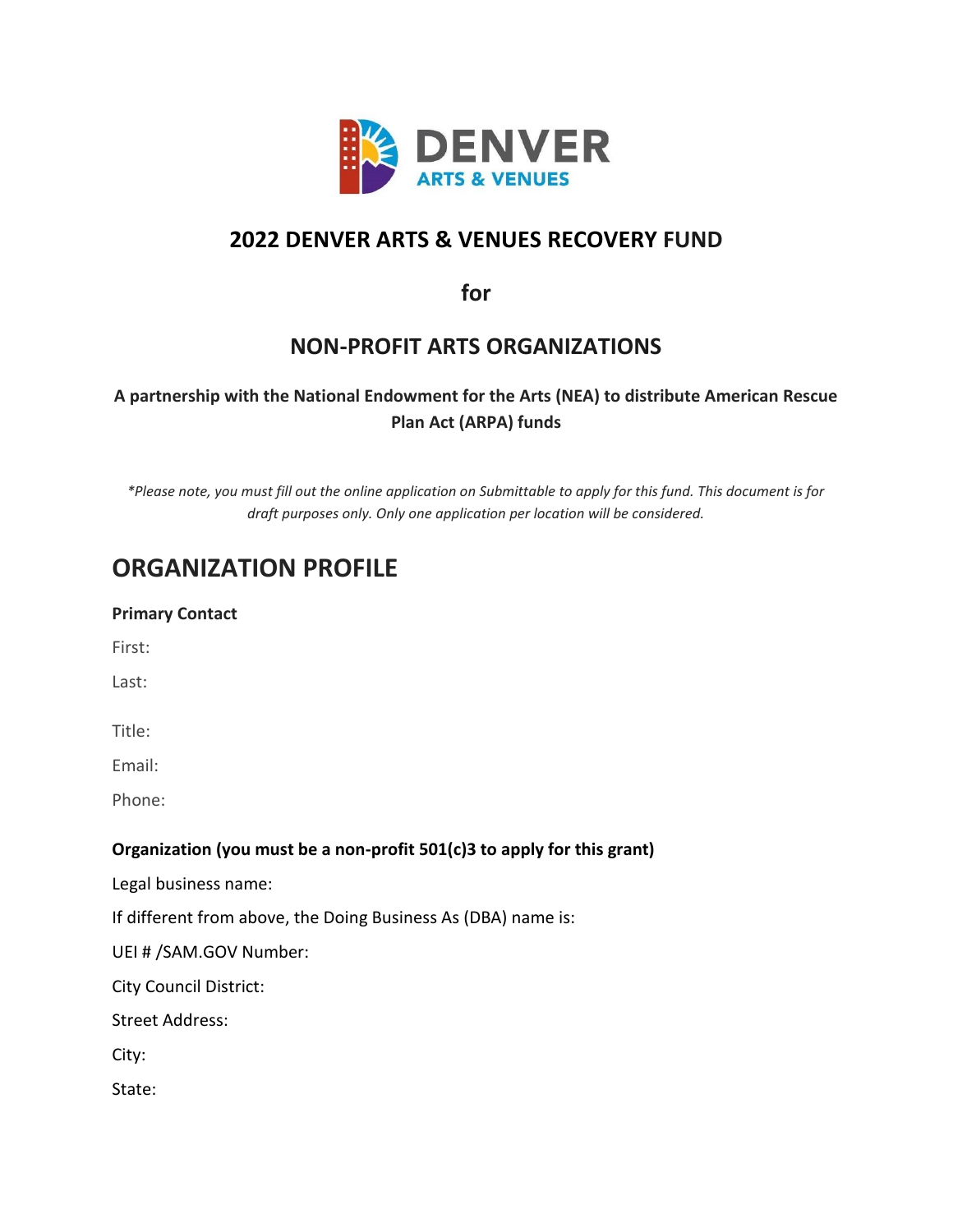Postal / Zip Code: Email: Phone Number: Website:

## **ORGANIZATION MISSION**

**What artistic disciplines does your organization support? (select all that apply):**

Visual Arts Music Film Dance Comedy Theater Design Fashion Literature Other

**Please provide your organization's mission or purpose (details of artistic fields, artists, audience, and/or community served) (200 words)**

**How long has the organization been in operation?** 

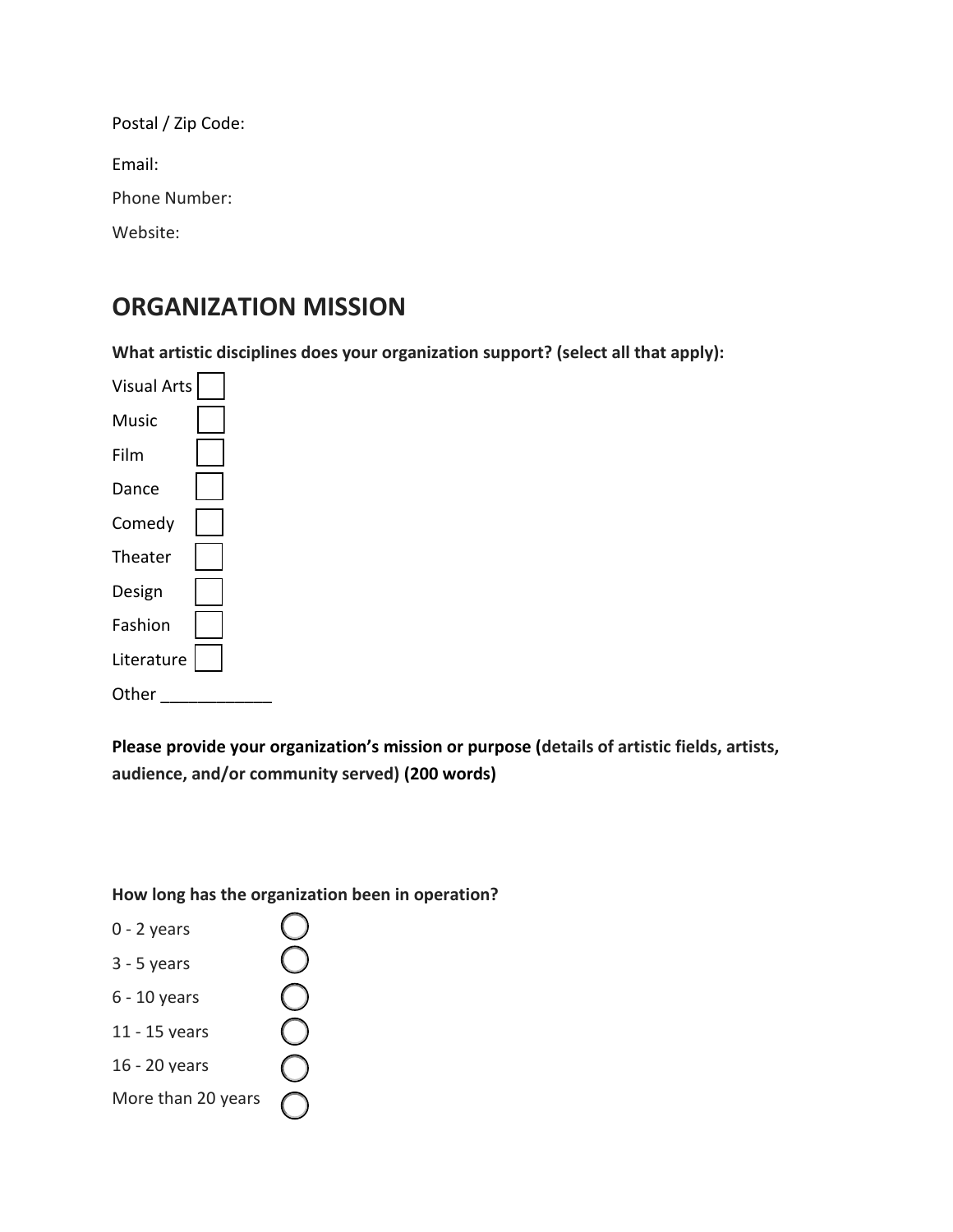**Average number of days that arts and cultural related performances or activities are facilitated by the organization annually, in a typical year? Activities could include all classes available to the public, all public performances, and/or days your organization is open for public visitation and engagement.**

| $0-25$ days   |  |
|---------------|--|
| 25-50 days    |  |
| 50-100 days   |  |
| 100-200 days  |  |
| Over 200 days |  |
| Year-round    |  |

#### **ARTISTIC MERIT & EXCELLENCE**

**Describe ways in which your organization has added to the culture in which your work is grounded, and how your organization and programs have had a positive impact on the community you serve (150 words). Please note: You will also have an option to provide up to three (3) examples of your organization's work which can include accolades/awards, web links, videos, visuals/photos in the uploading section of the application.** 

### **ORGANIZATION OPERATIONS & BUDGET**

**Does your organization run programs out of a physical venue where its primary focus and** 

**programming is related to visual or performing arts?**

| Yes |  |
|-----|--|
| No  |  |

#### **If your organization runs out of a venue, is it owned or rented?**

Owned

Rented

**If your organization runs out of a venue, what is the maximum occupancy/capacity?**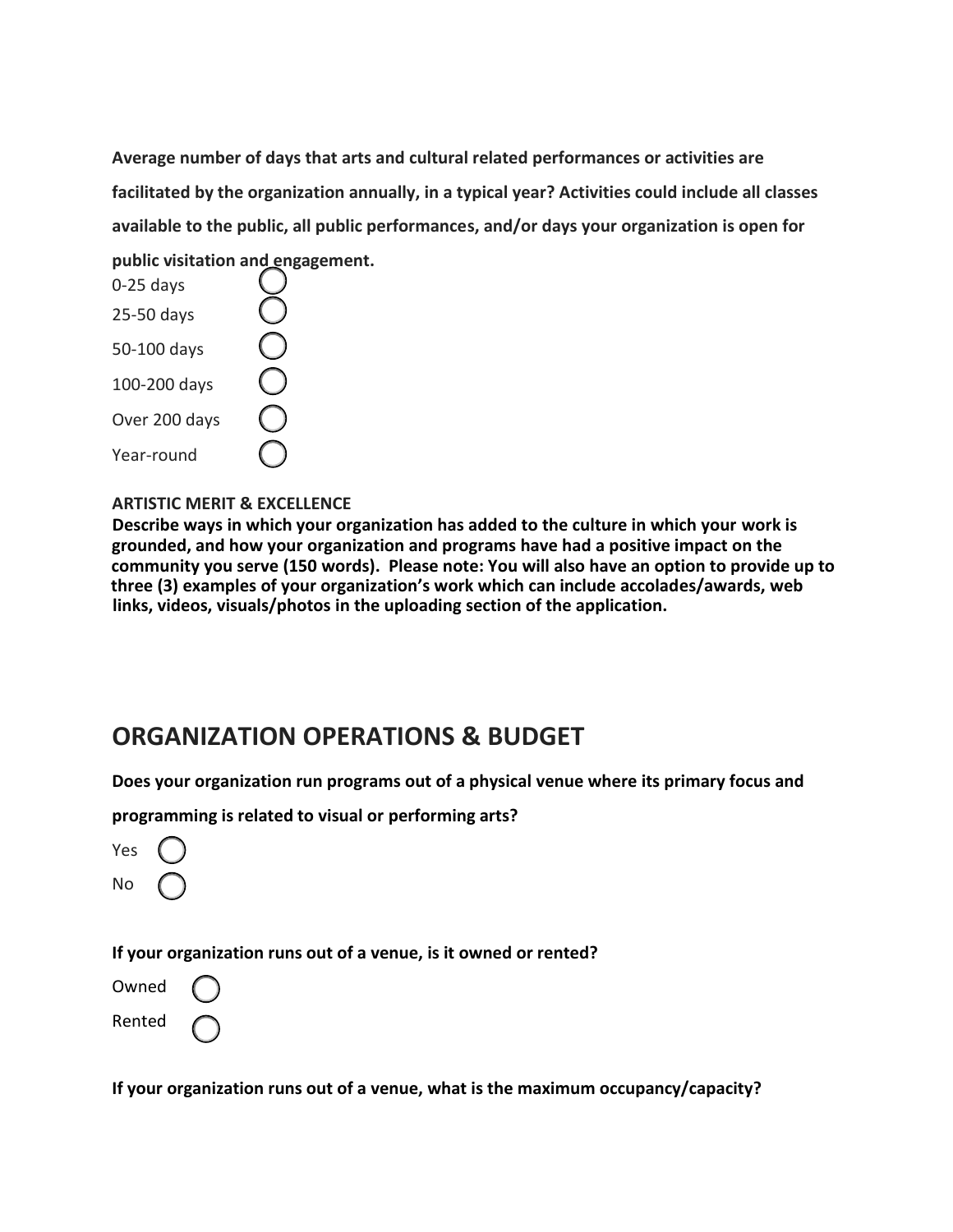**If renting, when does the organization's lease of the space expire?**

0-1 years OOOO 1-3 years 3-5 years 5-7 years 7-10 years over 10 years

**Please choose which amount best represents the organization's total MONTHLY recurring expenses for operations (including rent, mortgage, utilities, phone charges, payroll costs, insurance, employee benefits, state and local taxes, equipment, etc.):**

\$0 - \$500  $\cup$  $\lesssim$ \$500 - \$1,500 OOOOO \$1,500 - \$2,500 \$2,500 - \$5,000 \$5,000 - \$7,500 \$7,500 - \$10,000 \$10,000 - \$15,000 \$15,000 - \$30,000 \$30,000 - \$50,000 \$50,000 - \$100,000 \$100,000-\$250,000 \$250,000-\$500,000 More than \$500,000

## **EQUITY, DIVERSITY, INCLUSION AND ACCESSIBILITY**

**Is the organization or business entity owned or directed by, in whole or in part by persons who identify as (select all that apply):**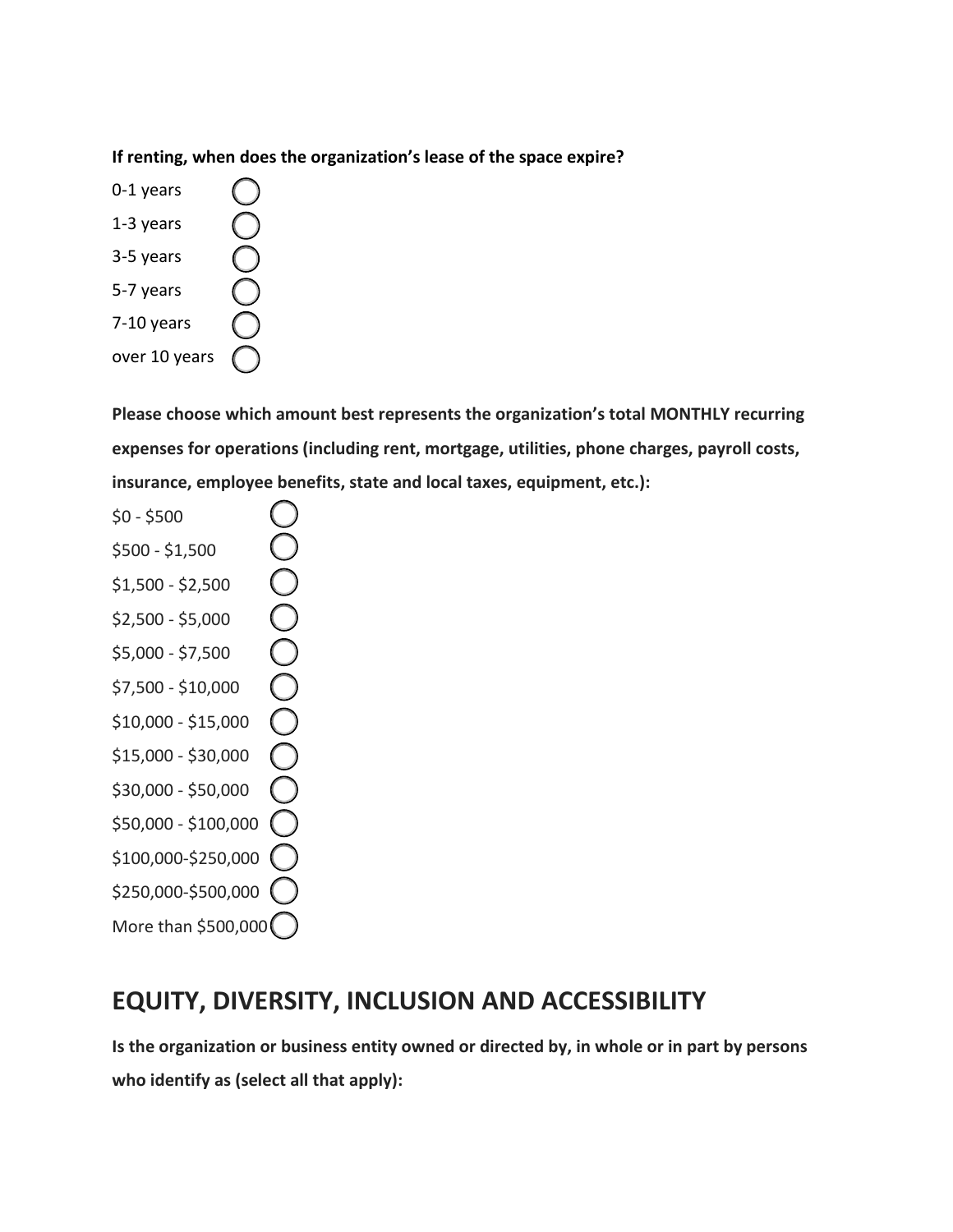| American Indian/Alaskan Native          |  |
|-----------------------------------------|--|
| Asian/Asian American                    |  |
| Black/African American                  |  |
| Latino/Latina/x/e                       |  |
| Native Hawaiian/ Other Pacific Islander |  |
| White/Caucasian                         |  |
| Person with a Disability                |  |
| LGBTQIA+                                |  |
| Female                                  |  |
| I prefer not to respond                 |  |

**Describe ways in which your organization is equitable, diverse, inclusive, accessible, and has engaged with communities that have been historically marginalized such as Black, Indigenous, Latino/x/e, or People of Color (BILPOC), people with disabilities, or LGBTQIA+? (200 words)** 

**How is equity, diversity, inclusion, and accessibility demonstrated in your internal planning and operations (e.g., leadership, board and staff development, contracting/hiring, outreach strategy, goals or plans, evaluation of practices, etc.)? (200 words)** 

**NEA Accessibility form – [download, fill out and attach](https://www.artsandvenuesdenver.com/assets/doc/Accessibility-Questions-Form-PRA-11.1.19-fa464525f4.pdf)**

**Is your staff and board representative of the communities you serve?** 

**YFS** NO

**Please describe (100 words)** 

# **ORGANIZATIONAL RECOVERY**

**STATEMENT OF NEED: Please provide a brief description of the circumstances that led to the organization's current financial state due to COVID-19 including any immediate, short-term, or long-term financial impact, the current and emergent challenges, amount requested, proposed use of funding to mitigate the impacts on the organization that may be leveraged to support longevity. (300 words)**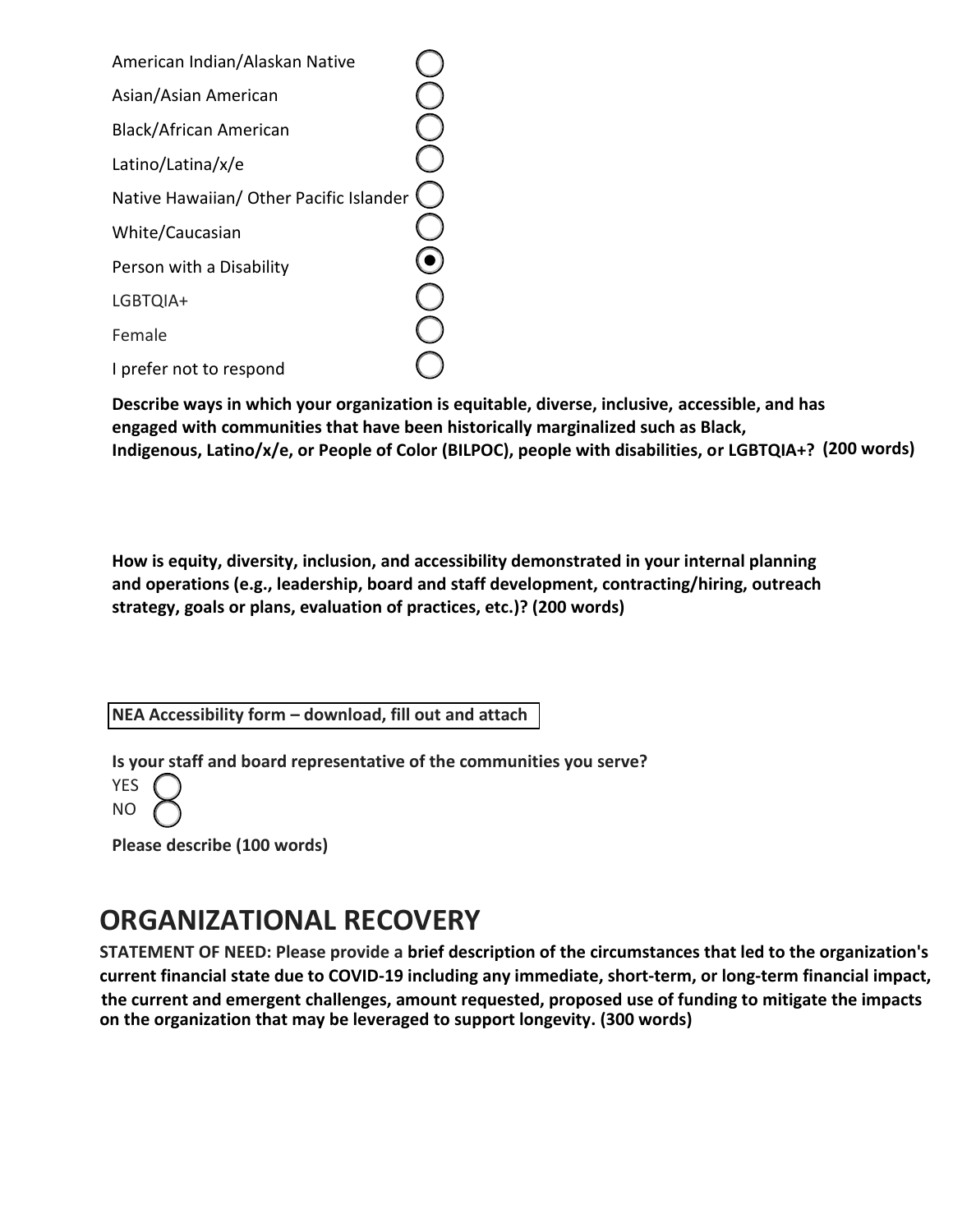### **Has the organization received or accessed any of the following sources of funding to support the organization since March 1, 2020 due to COVID-19? (select all that apply)**



**What is the total amount of COVID-19 related economic relief funding you have received since March 1, 2020?**

0 **OOOOOO** 0-\$3,000 \$3,000 -\$5,000 \$5,000 - \$10,000 \$10,000 - \$20,000 \$20,000 - \$50,000 \$50,000 - \$75,000 \$75,000 - \$100,000  $\bigcirc$ \$100,000 - \$150,000 \$150,000 - \$200,000 \$200,000 - \$300,000 \$300,000 - \$500,000 Over \$500,000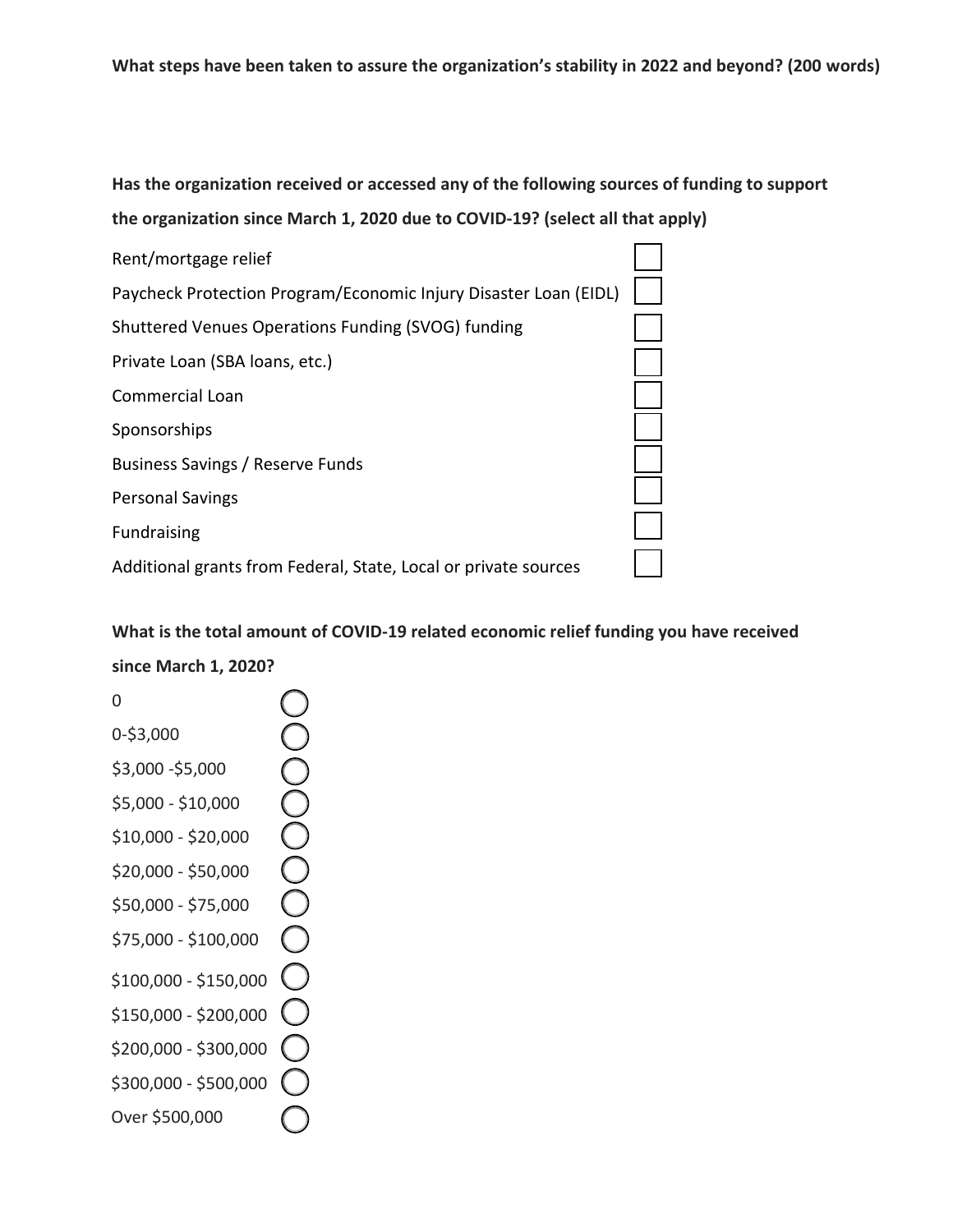**What is the minimum amount of current operating capital the organization is requesting for necessary and immediate expenses through December 31, 2022?** 

\$1,000 - \$2,500 \$2,500 - \$5,000 \$5,000 - \$10,000 \$10,000 - \$15,000

**To better understand the organization's level of financial need, please choose the one category that best describes the organization's current level of financial strain:**

- Level 1 Some financial strain (access to 9-12 months of operating funds)
- Level 2 Financial Distress (access to 6-9 months of operating funds)
- Level 3 Crucial Financial Distress (access to 3-6 months of operating funds)  $\bigcap$

 $\bigcirc$ 

• Level 4 - Severe Financial Distress (access to 0-3 months of operating funds)  $\bigcup$ 

#### **REQUIRED DOCUMENTATION**

In addition to completing the application, applicants must provide the following documentation to qualify for this fund:

- **Current Certificate of Good Standing** with the Colorado Secretary of State
- **W-9 Form** which identifies applicant's current business address, EIN number with a signature of an authorized representative
- **ONE current proof of being physically located in the City & County of Denver** MUST BE ONE OF THE FOLLOWING FROM 2022: organization's utility bill, phone bill, pay stub, renter's or mortgage bill, lease, insurance policy
- **ONE document of the proposed budget for award including:**
	- o Date funds will be utilized
	- o What the funds will be utilized for
	- o Amount planned to be spent on each qualified expenditure
	- o Documentation of proposed expenses
- **Prior twelve (12) months operating income statement and/or cash flow statement** The organization's actual month-by-month financial activities for the prior twelve months. This includes all cash inflows (Revenues) and cash outflows (Expenses).
- **Six (6) months financial projections**  A best estimate of the organization's month-bymonth financial projections for six months out from the time of application. This should be in the same format as the prior six-month actuals submitted above.